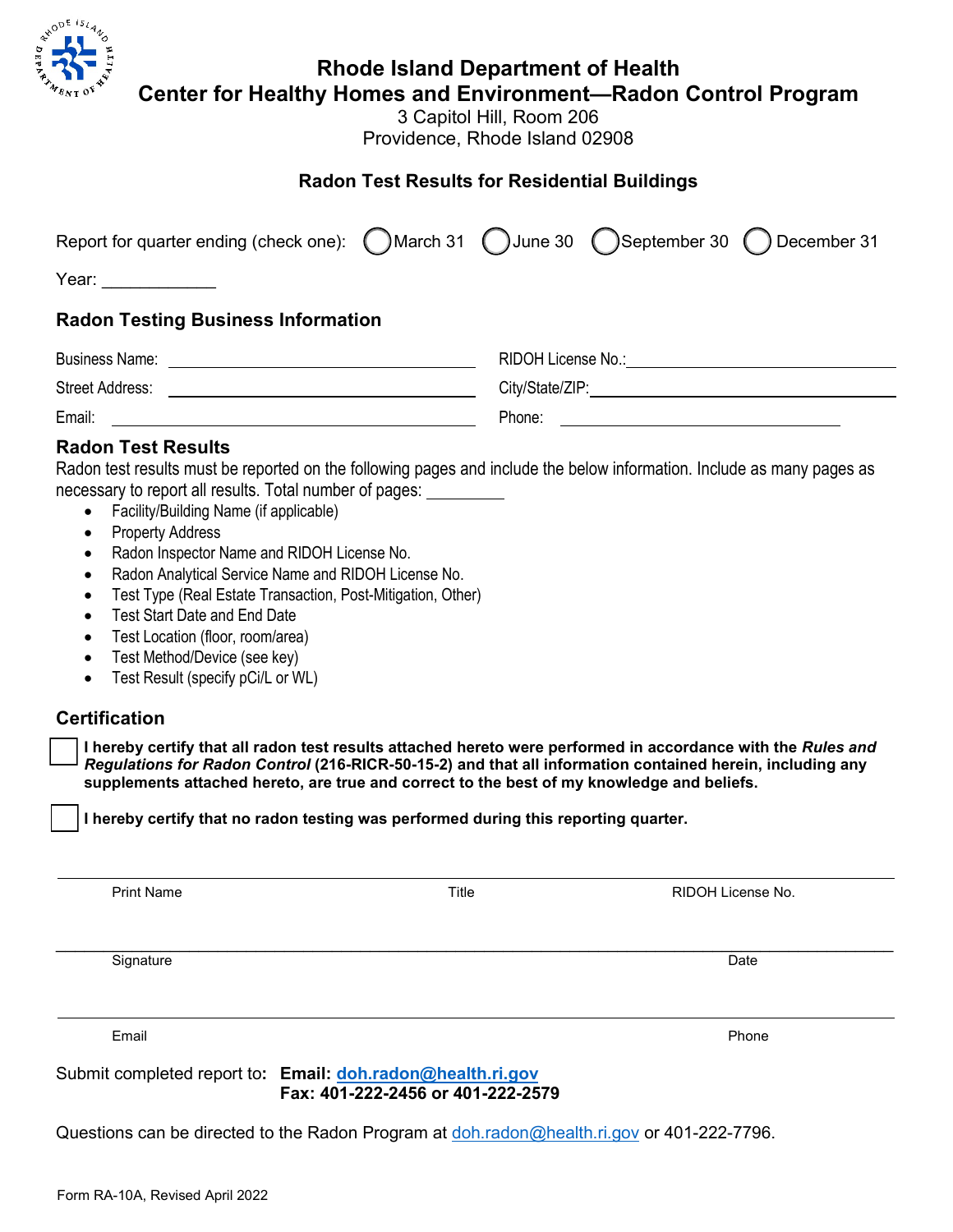|                                                                    |                                                                                                                                                                                                                                |                                               | Street: <u>Contract of the Contract of the Contract of the Contract of the Contract of the Contract of the Contract of the Contract of the Contract of the Contract of the Contract of the Contract of the Contract of the Contr</u> |                                              |                                          |                                                                                                                                                                                                                                |                                           |                                                                                                                                                                                                                               |  |
|--------------------------------------------------------------------|--------------------------------------------------------------------------------------------------------------------------------------------------------------------------------------------------------------------------------|-----------------------------------------------|--------------------------------------------------------------------------------------------------------------------------------------------------------------------------------------------------------------------------------------|----------------------------------------------|------------------------------------------|--------------------------------------------------------------------------------------------------------------------------------------------------------------------------------------------------------------------------------|-------------------------------------------|-------------------------------------------------------------------------------------------------------------------------------------------------------------------------------------------------------------------------------|--|
|                                                                    | Inspector Name: Name: Name: Name: Name: Name: Name: Name: Name: Name: Name: Name: Name: Name: Name: Name: Name: Name: Name: Name: Name: Name: Name: Name: Name: Name: Name: Name: Name: Name: Name: Name: Name: Name: Name: Na |                                               |                                                                                                                                                                                                                                      |                                              |                                          |                                                                                                                                                                                                                                |                                           |                                                                                                                                                                                                                               |  |
|                                                                    |                                                                                                                                                                                                                                |                                               |                                                                                                                                                                                                                                      |                                              |                                          |                                                                                                                                                                                                                                |                                           | RIDOH License No.: University of the Contract of the Contract of the Contract of the Contract of the Contract of the Contract of the Contract of the Contract of the Contract of the Contract of the Contract of the Contract |  |
|                                                                    |                                                                                                                                                                                                                                |                                               | Test type (check all that apply): (Call Estate Transaction                                                                                                                                                                           |                                              |                                          |                                                                                                                                                                                                                                |                                           | ) Post-Mitigation ( Other (specify) _______________________                                                                                                                                                                   |  |
| <b>Test</b><br><b>Start Date</b>                                   | <b>Test</b><br><b>End Date</b>                                                                                                                                                                                                 | <b>Floor</b>                                  |                                                                                                                                                                                                                                      | Room/Area                                    | <b>Method/Device</b><br>(see key)        |                                                                                                                                                                                                                                | <b>Result</b><br>(pCi/L or WL)            |                                                                                                                                                                                                                               |  |
|                                                                    |                                                                                                                                                                                                                                |                                               |                                                                                                                                                                                                                                      |                                              |                                          |                                                                                                                                                                                                                                |                                           |                                                                                                                                                                                                                               |  |
|                                                                    |                                                                                                                                                                                                                                |                                               |                                                                                                                                                                                                                                      |                                              |                                          |                                                                                                                                                                                                                                |                                           |                                                                                                                                                                                                                               |  |
|                                                                    |                                                                                                                                                                                                                                |                                               |                                                                                                                                                                                                                                      |                                              |                                          | City/State/ZIP: Note of the state of the state of the state of the state of the state of the state of the state of the state of the state of the state of the state of the state of the state of the state of the state of the |                                           |                                                                                                                                                                                                                               |  |
|                                                                    |                                                                                                                                                                                                                                |                                               | Inspector Name: Name: Name: Name: Name: Name: Name: Name: Name: Name: Name: Name: Name: Name: Name: Name: Name: Name: Name: Name: Name: Name: Name: Name: Name: Name: Name: Name: Name: Name: Name: Name: Name: Name: Name: Na       |                                              |                                          |                                                                                                                                                                                                                                |                                           |                                                                                                                                                                                                                               |  |
| Analytical Service Name:                                           |                                                                                                                                                                                                                                |                                               |                                                                                                                                                                                                                                      |                                              |                                          |                                                                                                                                                                                                                                |                                           |                                                                                                                                                                                                                               |  |
| Test type (check all that apply): $\binom{1}{2}$                   |                                                                                                                                                                                                                                |                                               | Real Estate Transaction (                                                                                                                                                                                                            |                                              |                                          |                                                                                                                                                                                                                                |                                           | $)$ Post-Mitigation $()$ Other (specify( $\Box$                                                                                                                                                                               |  |
| <b>Test</b><br><b>Start Date</b>                                   | <b>Test</b><br><b>End Date</b>                                                                                                                                                                                                 | <b>Floor</b>                                  |                                                                                                                                                                                                                                      | Room/Area                                    |                                          |                                                                                                                                                                                                                                | <b>Method/Device</b><br>(see key)         |                                                                                                                                                                                                                               |  |
|                                                                    |                                                                                                                                                                                                                                |                                               |                                                                                                                                                                                                                                      |                                              |                                          |                                                                                                                                                                                                                                |                                           |                                                                                                                                                                                                                               |  |
|                                                                    |                                                                                                                                                                                                                                |                                               |                                                                                                                                                                                                                                      |                                              |                                          |                                                                                                                                                                                                                                |                                           |                                                                                                                                                                                                                               |  |
|                                                                    |                                                                                                                                                                                                                                |                                               |                                                                                                                                                                                                                                      |                                              |                                          |                                                                                                                                                                                                                                |                                           |                                                                                                                                                                                                                               |  |
|                                                                    | Inspector Name:<br>RIDOH License No.:<br>Analytical Service Name:                                                                                                                                                              |                                               |                                                                                                                                                                                                                                      |                                              |                                          |                                                                                                                                                                                                                                |                                           |                                                                                                                                                                                                                               |  |
|                                                                    |                                                                                                                                                                                                                                |                                               | Test type (check all that apply): ( ) Real Estate Transaction                                                                                                                                                                        |                                              |                                          | )Post-Mitigation ( )Other (specify)                                                                                                                                                                                            |                                           |                                                                                                                                                                                                                               |  |
| <b>Test</b><br><b>Test</b><br><b>Start Date</b><br><b>End Date</b> |                                                                                                                                                                                                                                | <b>Floor</b>                                  |                                                                                                                                                                                                                                      | Room/Area                                    |                                          | <b>Method/Device</b><br>(see key)                                                                                                                                                                                              |                                           | <b>Result</b><br>(pCi/L or WL)                                                                                                                                                                                                |  |
|                                                                    |                                                                                                                                                                                                                                |                                               |                                                                                                                                                                                                                                      |                                              |                                          |                                                                                                                                                                                                                                |                                           |                                                                                                                                                                                                                               |  |
|                                                                    |                                                                                                                                                                                                                                |                                               |                                                                                                                                                                                                                                      |                                              |                                          |                                                                                                                                                                                                                                |                                           |                                                                                                                                                                                                                               |  |
|                                                                    |                                                                                                                                                                                                                                |                                               |                                                                                                                                                                                                                                      |                                              |                                          |                                                                                                                                                                                                                                |                                           |                                                                                                                                                                                                                               |  |
| <b>KEY</b><br><b>Testing</b><br>Method/<br><b>Device</b>           | <b>ATD</b><br>Alpha<br><b>Track</b><br>Detector                                                                                                                                                                                | <b>CA</b><br>Charcoal<br>Adsorption<br>Device | <b>CLS</b><br>Charcoal<br>Liquid<br>Scintillation<br>Device                                                                                                                                                                          | <b>CRM</b><br>Continuous<br>Radon<br>Monitor | <b>EIC</b><br>Electret<br>Ion<br>Chamber | <b>RPISU</b><br>Radon<br>Progeny<br>Integrating<br>Sampling<br>Unit                                                                                                                                                            | <b>WLM</b><br>Working<br>Level<br>Monitor | <b>RW</b><br>Water                                                                                                                                                                                                            |  |

Include as many pages as necessary. Indicate the number of pages included on the cover page.